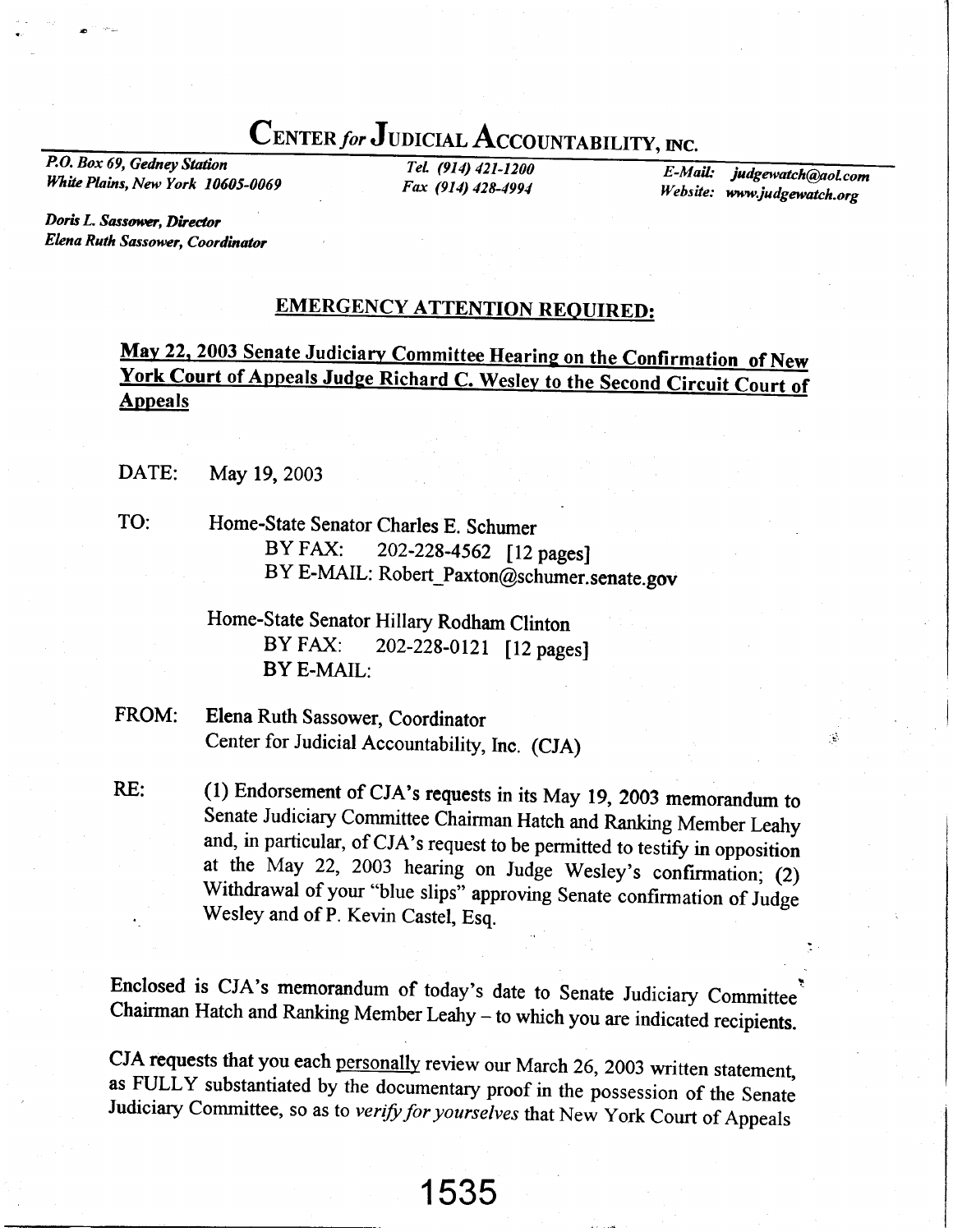Judge Richard Wesley knowingly and deliberately obliterated the most basic of judicial<br>and ethical standards to "protect" a corrupt New York State Commission on Judicial<br>Conduct and a panoply of corrupt and complicitous p

We also reiterate the requests we have previously made to your office staff, that you withdraw your "blue slips" approving Senate confirmation of Judge Wesley and P.<br>Kevin Castel, Esq. – and, if not, that you justify such approvals when you had not yet reviewed, let alone received, CJA's March 26, 2003 written statement and corroborating focally-discussed documents -- although hand-delivered to your New York offices on April 23, 2003 under coverletters of that date.

Thank you.

 $\mathcal{Z}$ lel fiewl}i

cc: President George W. Bush Senator Orrin G. Hatch, Chairman, U.S. Senate Judiciary Committee Senator Patrick J. Leahy, Ranking Member, U.S. Senate Judiciary Committee New York Court of Appeals Judge Richard C. Wesley P. Kevin Castel, Esq. The Press

Enclosure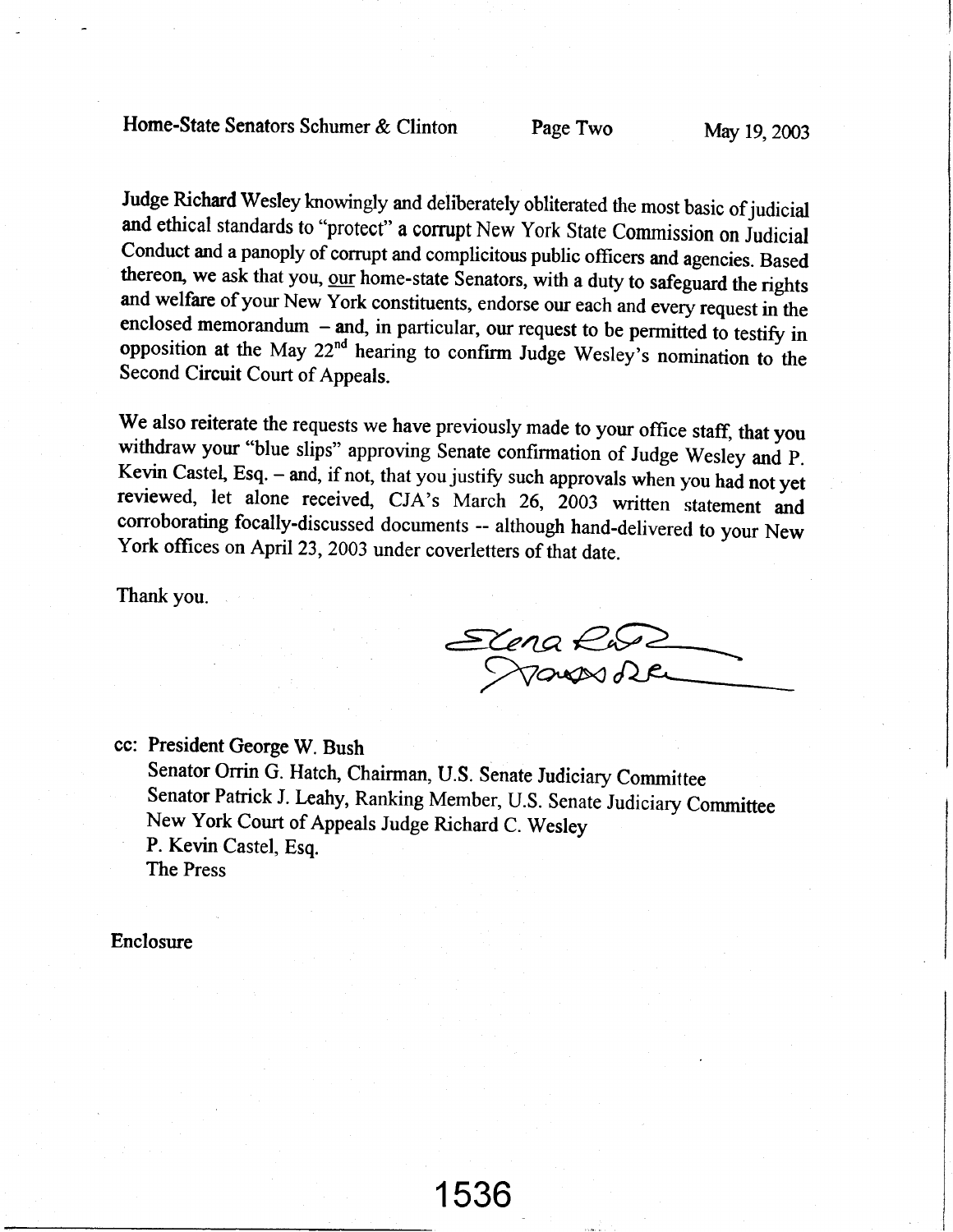J/19/03 renoto Schurer-Clinton-Hore state

TRANSMISSION VERIFICATION REPORT

Hore Senator<br>- thilory Rodham

|            | TIME : 05/19/2003 12:22 |  |
|------------|-------------------------|--|
| NAME : CJA |                         |  |
|            | FAX : 9144284994        |  |
|            | TEL : 9144211200        |  |

DATE, TIME 05/19 12:13 FAX NO. /NAME 12022280121 **DURATION** 00:09:54 PAGE(S)  $12$ **RESULT** ОK MODE **STANDARD** ECM

Hone state Seretor

TRANSMISSION VERIFICATION REPORT

TIME : 05/19/2003 12:34 NAME : CJA FAX : 9144284994 TEL : 9144211200

| DATE, TIME      | 05/19 12:24     |  |  |
|-----------------|-----------------|--|--|
| FAX NO. /NAME   | 12022284562     |  |  |
| <b>DURATION</b> | 00:09:38        |  |  |
| PAGE(S)         | 12              |  |  |
| <b>RESULT</b>   | ŪΚ              |  |  |
| <b>MODE</b>     | <b>STANDARD</b> |  |  |
|                 | ECM             |  |  |

1537